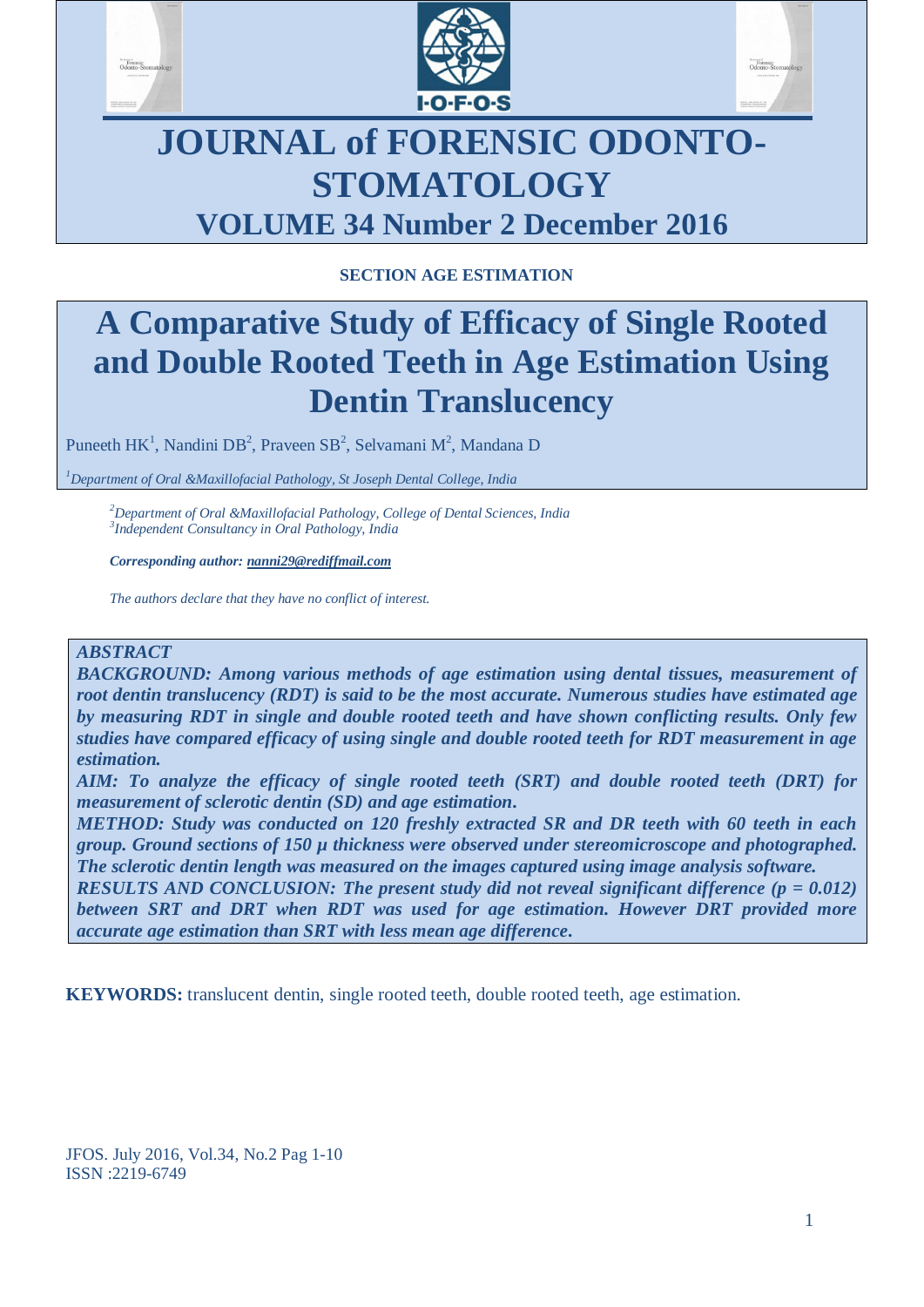## *INTRODUCTION*

Age estimation has prime importance in reconstructive human identification especially when there is a lack of antemortem data. Dental identification assumes a key role when the deceased person is skeletonized, decomposed, burned, or dismembered". Unlike soft tissues, teeth are extremely resilient and are often well preserved after death without significant loss of micro-structure even after being subjected to temperatures as high as  $1600^{\circ}C^{1}$ 

Various age estimation techniques have been proposed using different skeletal and dental tissues. These methods are either based on the well-ordered cascade of changes that occur during the formation and eruption of teeth or rely on continuous processes that alter the nature of the dental tissues even when individual growth is completed. $^{2}$ 

Dentine is one of the dental hard substances that is continuously synthesized, maintained and repaired throughout life. Dentine is considered to be an ideal tissue for the study of aging process. 2

Many methods of dental age estimation have been suggested using parameters such as cementum thickness, dental colour, tooth attrition, secondary dentine formation, and apical resorption. Root dentine translucency has been considered as one of the methods providing accurate results.<sup>3</sup>

Although many studies have been conducted regarding age estimation using root dentine translucency, conflicting results are presented in respect of the selection of teeth used in the studies. Some studies have suggested that the measurement of root dentine translucency in single-rooted teeth is the only technique to give accurate results<sup>2,4</sup>. Other studies have demonstrated that double-rooted teeth showed significant correlation with the known age in relation to the determined

age compared to results obtained when single-rooted teeth were used.<sup>5</sup>

Therefore, the aim of the present study was to compare the accuracy of age estimation by the measurement of root dentine translucency using both double and singlerooted tooth.

## *MATERIALS AND METHODS*

120 freshly extracted teeth with an equal number of single-rooted teeth (SRT) and double-rooted teeth (DRT) were collected from individuals between 20 -50 years of age. Following explanation of the study design, written consent and a detailed case history was recorded from each individual. Institutional ethical clearance was requested and granted.

Single-rooted and double-rooted teeth (maxillary first premolars, mandibular molars) extracted for therapeutic reasons were included in the study. Endodontically treated teeth, teeth with history of trauma, teeth associated with cysts and tumors and impacted and non-vital teeth were excluded. All the teeth were fully erupted. Each study group was further subdivided depending on age as 21-30 years (S1 & D1), 31-40 years (S2 & D2), and 41-50 years (S3 & D3) in which S denotes single rooted and D denotes double rooted teeth. Immediately after extraction, the teeth were thoroughly rinsed in normal saline solution and preserved in 10% neutral buffered formalin until ground sections were prepared. Each dried tooth was embedded in autopolymerizing acrylic resin and longitudinal sections of 150 µ thickness in the axio-bucco-lingual plane were obtained using a hard-tissue microtome (LEICA. SP1600, Germany) (Fig 1). The ground sections were mounted on a glass slide using DPX mounting media and a coverslip was placed over them. All slides were coded to ensure blinding and viewed using a stereomicroscope (Olympus SZx 12 Japan). The photomicrographs of ground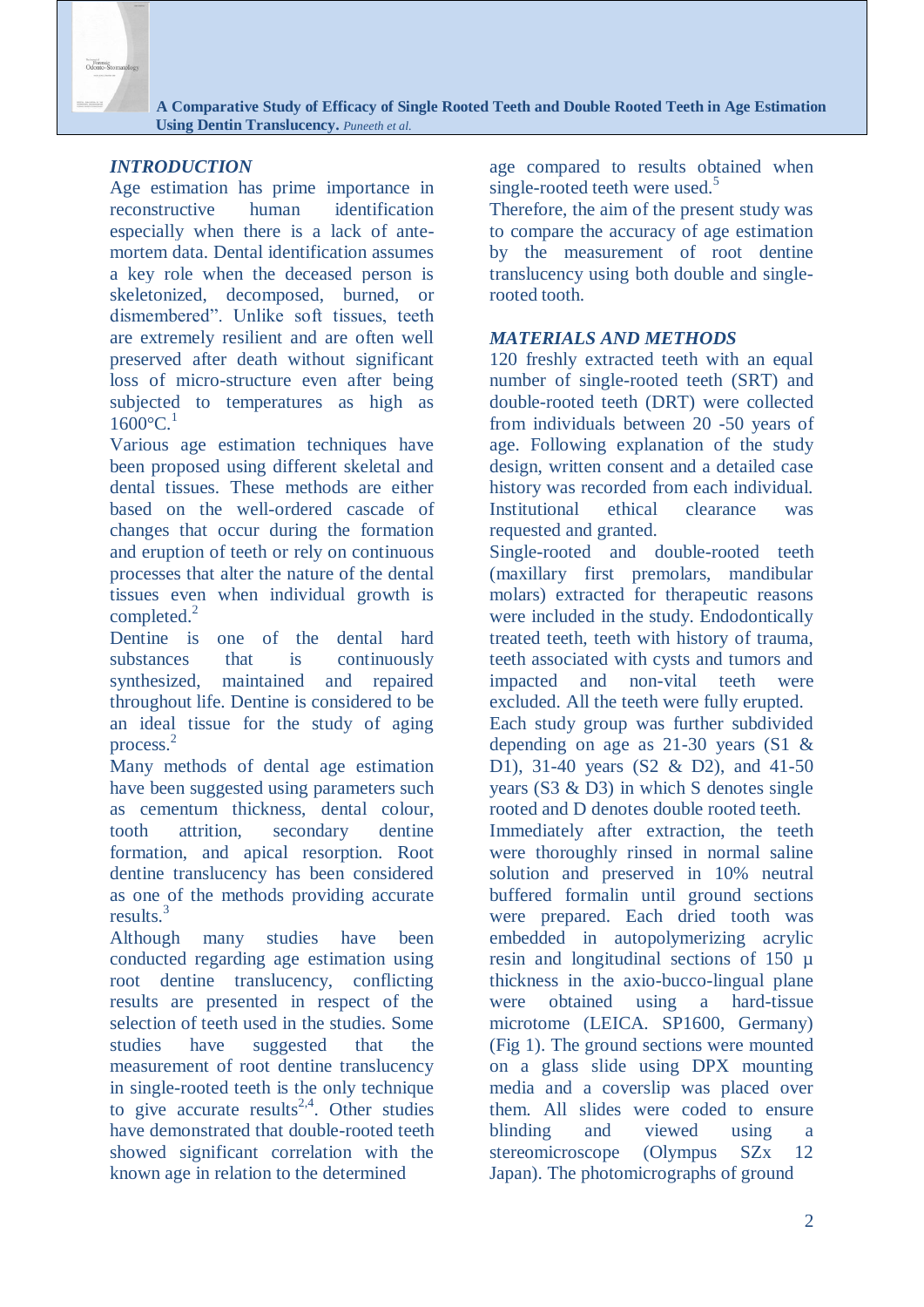sections of teeth were captured using stereomicroscope attached to 3 chip CCD camera (Proview, media Cybernetics USA) (0.5 x magnifications) under 5x magnification objective and stored in the computer (17" monitor and Intel Pentium III processor windows 95/ NT/ 98, media cybernetics, USA) for further processing. Following calibration the length of the apical translucent dentine was measured in millimetres using image analysis software (Image Proplus version 4.1, media cybernetics, USA. The measurements were stored in Microsoft Excel for further statistical analysis.

In single-rooted tooth, the root dentine translucency was measured on the side of the root that showed the greatest translucency length apico-coronally (Fig 1). In double-rooted tooth, the root dentine translucency was measured from both the roots and mean of these measurements was calculated (Fig 2).

The modified Bang & Ramm's formula<sup>6</sup> for an Indian population is detailed below. By input of the measurements for each individual their age was estimated.

- Linear regression (if  $T \ge 9$ mm): Age =  $35.5619 + (3.4828 \times T)$
- Ouadratic regression (if  $T <$ 9mm): Age = 29.9074 +  $(7.4507 \times T) + (-0.4369 \times T^2)$ Where,  $T =$  Length of apical translucent dentin.

All of the data obtained were recorded in tabulated format and subject to statistical analysis using regression analysis and unpaired t-test for comparison with the study group. Student unpaired 't' test was used for the inter-group comparison and Tukey post-hoc test was used for the pair wise intra-group comparisons. Repeat measurements of the length of root dentine translucency were recorded by two

observers and the measurements were subjected to paired t-test to assess potential intra- and inter-observer error.

## *RESULTS*

The mean and standard error of estimated age using root dentine translucency in single-rooted and double-rooted teeth was  $7.53\pm2.4$  and  $6.05\pm1.4$  respectively. The mean age difference on inter-group comparison was statistically insignificant  $(p= 0.012)$ . However, double-rooted tooth showed less mean age difference when compared to single-rooted teeth (Table 3).

The mean age difference between known age and estimated age showed a gradual increase with advancing age in both the study groups (Table 1 and 2).

Intra-group comparison in single-rooted teeth revealed statistically insignificant results similar to double-rooted teeth. However there was an exception between D<sub>3</sub> and D<sub>1</sub> where a statistically significant difference was observed (p=0.004) (Table 1 and 2).

Age wise intra-group comparison of single-rooted and double-rooted teeth revealed statistically insignificant results. However there was an exception between S1 and D1 where a statistically significant difference was observed (p=0.003) (Table 4).

Correlation analysis of single and doublerooted teeth was positive with a percentage correlation of 85% and 88% respectively and a standard error of 2.4 yrs and 1.4 yrs respectively (Table 5). A positive correlation was also found between root dentine translucency and advancing age (Table 6).

Inter-observer variability (Table 7) and intra-observer variability (Table 8) regarding the measurement of root dentine translucency in single and double-rooted teeth revealed there was no statistically significant difference.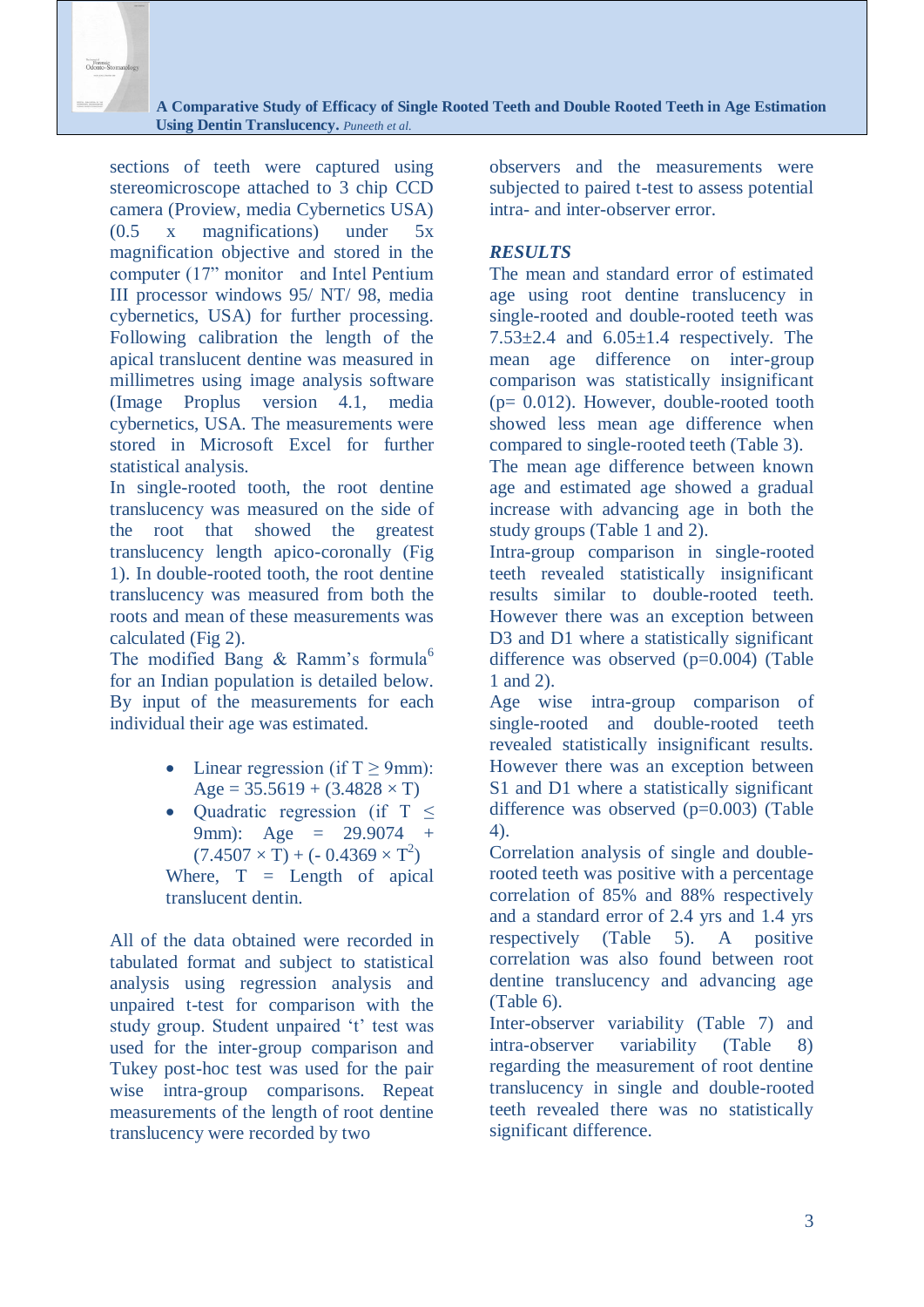Porensic<br>Odonto-Si

 **A Comparative Study of Efficacy of Single Rooted Teeth and Double Rooted Teeth in Age Estimation Using Dentin Translucency.** *Puneeth et al.*

**Table 1 - Intra-group measurement and comparison of translucent dentin length in single rooted teeth**

| <b>Single</b><br>rooted<br>teeth | Age groups<br>(in years) | <b>Mean value of</b><br>transparent<br>dentine in length<br>(mm) | <b>Difference between</b><br>chronological age<br>and estimated age<br>$(M \pm SE)$ | <b>P</b> value of<br><b>ANOVA</b> | <b>Post Hoc Tukey</b><br>test<br>(Intra-group<br>comparison) |
|----------------------------------|--------------------------|------------------------------------------------------------------|-------------------------------------------------------------------------------------|-----------------------------------|--------------------------------------------------------------|
| S <sub>1</sub>                   | $21 - 30$                | 0.15                                                             | $6.55+0.344$                                                                        | $0.208$ (NS)                      | $S1$ and $S2 -$<br>$0.542$ (NS)                              |
| S <sub>2</sub>                   | $31 - 40$                | 2.04                                                             | $7.65 \pm 0.822$                                                                    |                                   | $S2$ and $S3 -$<br>$0.751$ (NS)                              |
| S <sub>3</sub>                   | $41 - 50$                | 4.66                                                             | $8.40 \pm 0.913$                                                                    |                                   | $S3$ and $S1 -$<br>$0.184$ (NS)                              |

NS- Not Significant, mm-millimeter, M- Mean, SE- Standard Error.

#### **Table 2 - Intra-group measurement and comparison of translucent dentin length in double rooted teeth**

| <b>Double</b><br>rooted<br>teeth | Age groups<br>(in yrs) | <b>Mean value of</b><br>transparent<br>dentine in length<br>(mm) | <b>Difference between</b><br>chronological age<br>and estimated age<br>$(M \pm SE)$ | <b>P</b> value of<br><b>ANOVA</b> | <b>Post Hoc Tukey</b><br>test<br>(Intra-group<br>comparison) |
|----------------------------------|------------------------|------------------------------------------------------------------|-------------------------------------------------------------------------------------|-----------------------------------|--------------------------------------------------------------|
| D <sub>1</sub>                   | $21 - 30$              | 0.05                                                             | $4.50 \pm 0.550$                                                                    |                                   | $D1$ and $D2$ -<br>$0.144$ (NS)                              |
| D2                               | $31 - 40$              | 2.06                                                             | $6.20 \pm 0.894$                                                                    | $0.006$ (NS)                      | D <sub>2</sub> and $D_3$ –<br>$0.244$ (NS)                   |
| D <sub>3</sub>                   | $41 - 50$              | 4.45                                                             | $7.45 \pm 0.366$                                                                    |                                   | $D3$ and $D1 -$<br>$0.004(S)^*$                              |

S\*- Significant, NS- Not Significant, mm-millimeter , M- Mean, SE- Standard Error

#### **Table 3 - Intergroup comparison of translucent dentin length between single rooted and double rooted teeth**

| <b>Study groups</b>              | <b>Estimated age</b><br>(M±SE) | <b>Mean value of</b><br>transparent dentine in<br>length (mm) | <b>Un-paired t test</b> |
|----------------------------------|--------------------------------|---------------------------------------------------------------|-------------------------|
| Group 1- Single rooted<br>teeth  | $7.55 \pm 2.4$                 | 2.37                                                          | $0.012$ (NS)            |
| Group 2 - Double rooted<br>teeth | $6.02 \pm 1.4$                 | 2.35                                                          |                         |

NS- Not Significant, M- Mean, SE- Standard Error, mm-millimeter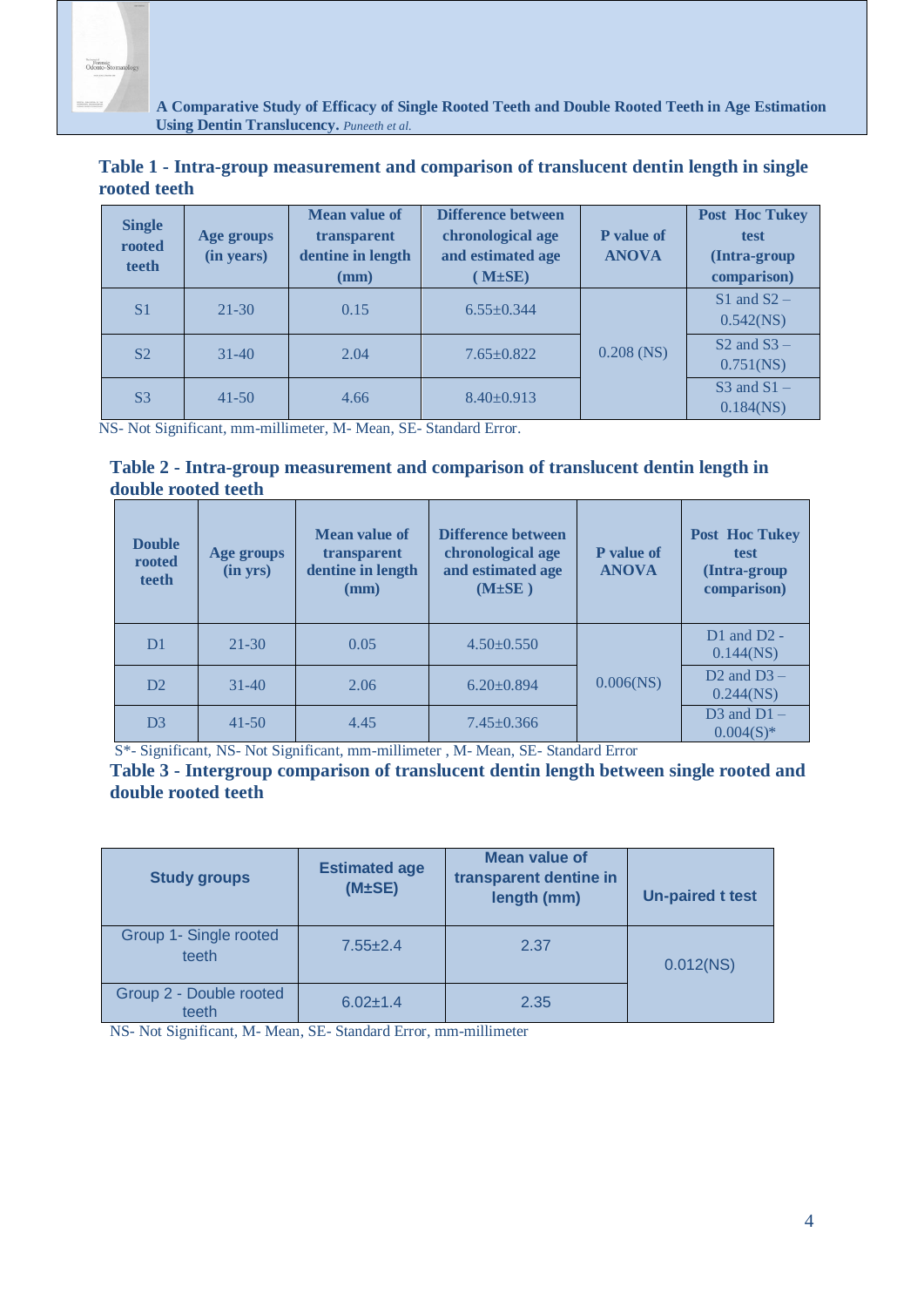| Table 4 - Age wise intergroup measurement and comparison of translucent dentin |  |
|--------------------------------------------------------------------------------|--|
| length between single and double rooted teeth                                  |  |

| <b>Groups 1 versus Group 2</b> | Age groups (years) | Un paired t test |
|--------------------------------|--------------------|------------------|
| $S1$ vs D1                     | $21-30$ yrs        | $0.003(S)^*$     |
| $S2$ vs $D2$                   | $31-40$ yrs        | 0.229(NS)        |
| $S3$ vs D <sub>3</sub>         | $41 - 50$ yrs      | 0.340(NS)        |

S\*- Significant, NS- Not Significant

## **Table 5 - Correlation between chronological age and estimated age of single and double rooted teeth**

|             |                                                                           | r    |         | r <sup>2</sup> | <b>SE</b> |
|-------------|---------------------------------------------------------------------------|------|---------|----------------|-----------|
| Correlation | Chronological Age<br>and Estimated age<br>using single rooted<br>teeth    | 0.92 | < 0.000 | 85%            | $2.4$ yrs |
| between     | Chronological Age<br>and Estimated age<br>double<br>using<br>rooted teeth | 0.94 | < 0.000 | 88%            | $1.4$ yrs |

 $p < 0.000$  HS, r – Correlation coefficient, r<sup>2</sup> – Percentage correlation, SE- Standard error

#### **Table 6 - Correlation between root dentine translucency with increasing age**

| Correlation of dentin<br>translucency with increasing |      |       |     |       |
|-------------------------------------------------------|------|-------|-----|-------|
| age                                                   | 0.91 | 0.000 | 83% | 0.015 |

 $p < 0.000$  HS, r – Correlation coefficient, r<sup>2</sup> – Percentage correlation, SE- Standard error

## **Table 7 - Inter-observer variation in measuring root dentine translucency length among single and double rooted teeth**

|                               | Study groups        | Number of teeth | p-value      | $\mathbb R$ |
|-------------------------------|---------------------|-----------------|--------------|-------------|
| Inter-observer<br>variability | Single rooted teeth | 60              | $0.437$ (NS) | 0.98        |
|                               | Double rooted teeth | 60              | 0.999(NS)    | 0.97        |

NS: Not Significant, r – Correlation coefficient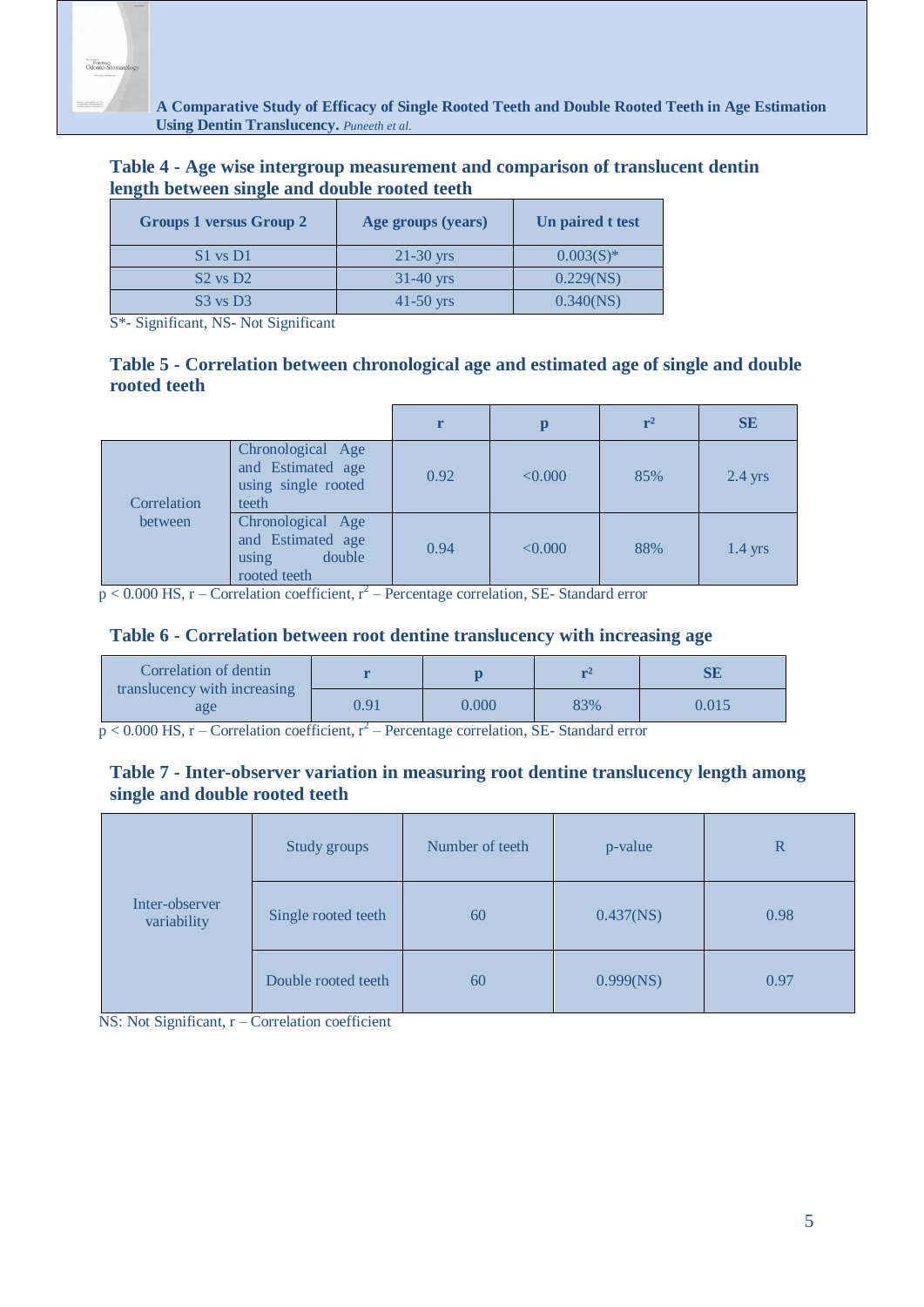

**Table 8 - Intra-observer variation in measuring root dentine translucency length among single and double rooted teeth**

|                               | Study groups        | Number of teeth<br>p-value |              | $\mathbb{R}$ |
|-------------------------------|---------------------|----------------------------|--------------|--------------|
| Intra-observer<br>variability | Single rooted teeth | 60                         | $0.254$ (NS) | 0.99         |
|                               | Double rooted teeth | 60                         | $0.765$ (NS) | 0.99         |

NS: Not Significant, r – Correlation coefficient



using image analysis software (5x magnification)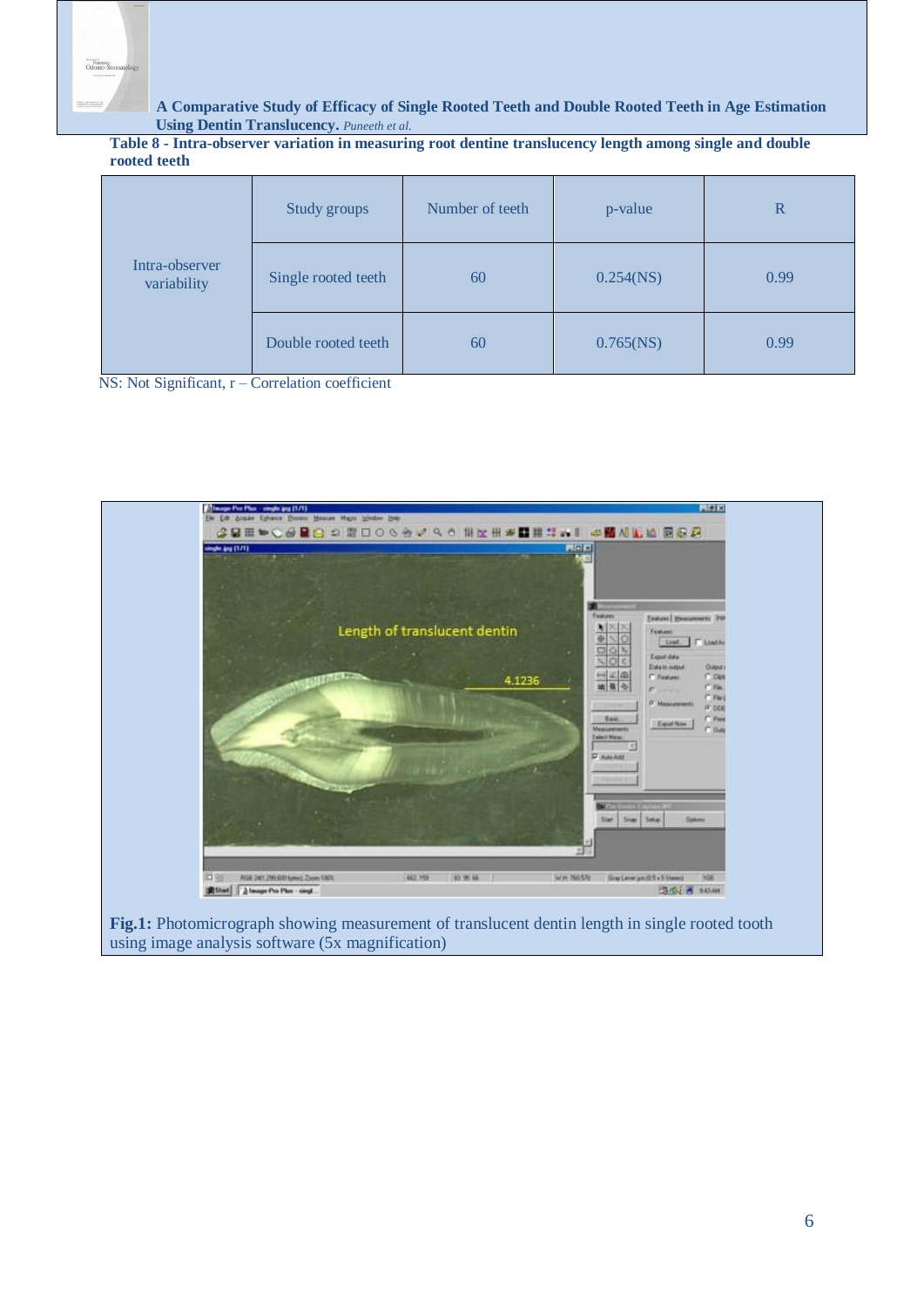





## *DISCUSSION*

Age estimation is of great importance for the identification of unknown victims or skeletal remains in cases where trauma, crime or disaster are a feature of the case.<sup>7</sup> Teeth are the most durable structures in the human body. In many archaeological sites or forensic cases, the teeth are the only human remains.<sup>8</sup>

Gustafson's seminal work sowed the seed for future generations of researchers to investigate the changes that occur in teeth that could be used for purposes of age estimation. Among the six variables suggested by Gustafson, root dentine translucency was found to be the easiest of the six variables to assess. Gustafson (1950) first observed that root dentine becomes transparent with age, with the process beginning at the apex of the root and proceeding towards the crown of the tooth <sup>9</sup> . Root dentine translucency is considered to be least affected by external stimuli and most suitable for the purpose of age estimation.<sup>10</sup>

In the present study, a strong correlation between the length of translucent dentine

and advancing years of age was found. A definite and gradual increase in the extent of the root dentine translucency with advancing years of age was noted. Previous studies have demonstrated that the extent of the root dentine translucency can be a reliable indicator of individual's age.9, 11, 12

In the present study the mean age difference between chronological and estimated age for the whole sample using the root dentine translucency method was 6.7 years. A value  $\leq \pm 10$  years is considered as "acceptable" in forensic age estimation, and this mean difference of estimated age in the present study was less than that reported by Acharya et al (8.3 yrs),  $<sup>6</sup>$  Bang and Ramm et al (11.2 yrs),  $<sup>11</sup>$ </sup></sup> Meinl A et al  $(9.9 \text{ yrs})$ ,  $^{2}$  Singhal et al  $(15.6 \text{ m})$ yrs),  $^{13}$  and Lamendin et al  $(8.4)$ yrs).<sup>4</sup>

It should be noted that there are some studies where the reported a mean age difference is less than that reported in the present study with mean difference of 3.5- 6.5 yrs.<sup>14, 15</sup>

#### **Observer variability:**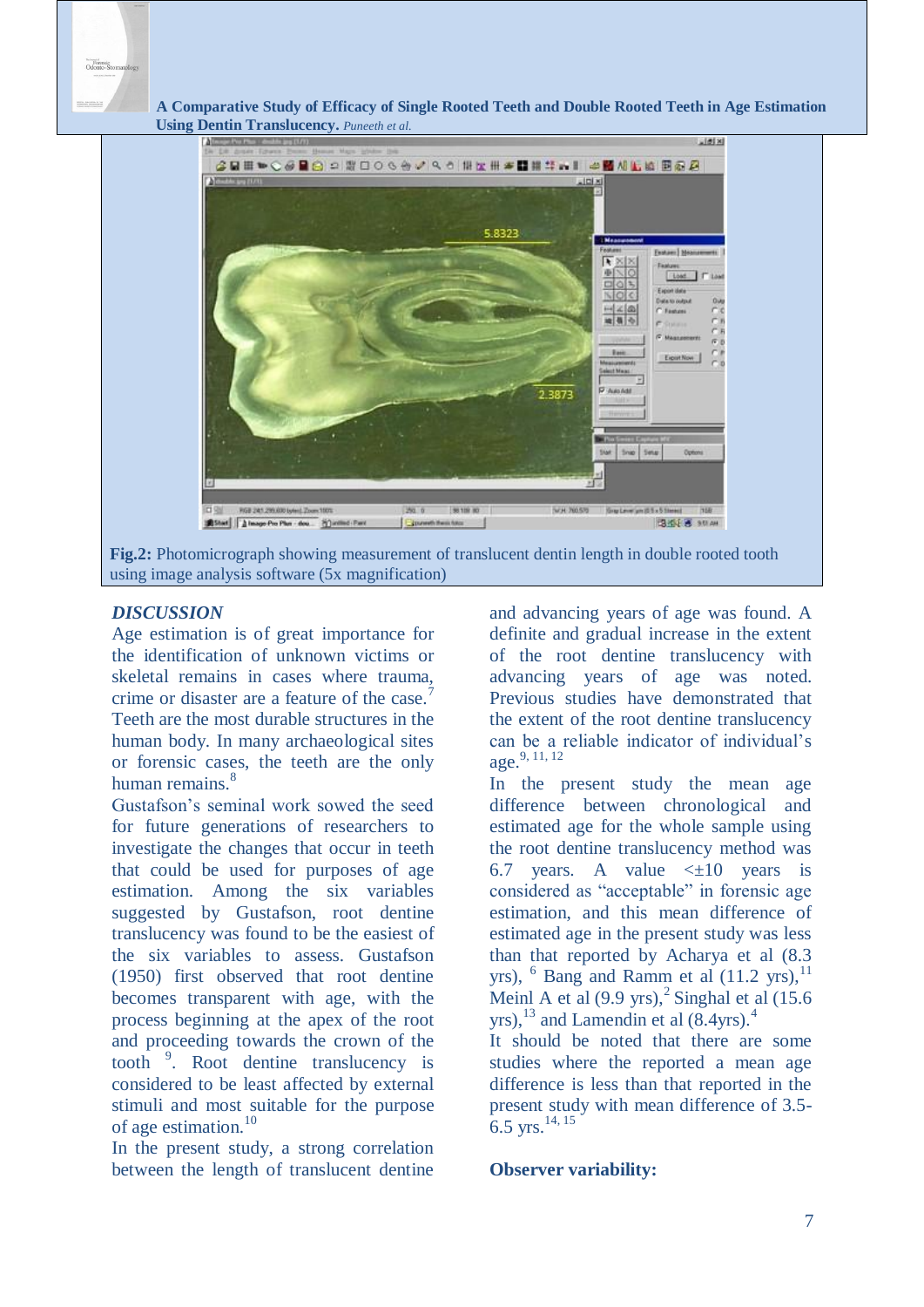

Measurements were carried on 60 sections of single and 60 sections of double-rooted teeth by two observers. Inter-observer variability showed no statistical significant difference in both single-rooted  $(p= 0.437)$ and double-rooted teeth  $(p= 0.999)$  with Pearson's correlation coefficient of 0.98 and 0.97 respectively (Table 7). Intraobserver variability did not reveal statistical significant differences in both single-rooted ( $p= 0.254$ ) and double-rooted teeth (p= 0.765) with Pearson's correlation coefficient of 0.99 and 0.99 respectively. The insignificant variations observed between the examiners indicated that measurement of root dentine translucency produces consistent results when undertaken by different examiners. These results were in accordance with the study carried out by Ashith and Vimi.<sup>6</sup>

### **Age estimation using root dentine translucency in single rooted teeth:**

The mean age difference of 6.55, 7.65 and 8.40 between the estimated age and chronological age in single-rooted teeth was not statistically significant ( $p= 0.574$ ) in the age groups of 21-30 yrs, 31-40 yrs and 41-50 yrs suggesting that value considered is acceptable for age estimation in all of these age groups.

Two previous studies showed a greater mean age difference between estimated and chronological age compared to the present study. Meinl A et  $al<sup>2</sup>$  showed a mean difference ranging between 10.5- 17.3 yrs for the three age groups (10.5, 12.3, 17.3 yrs) and Lamendin H et al.<sup>4</sup> showed a mean age difference ranging between 3.3-13.3 years in four study groups (30-39, 40-49, 50-59, 60-69 yrs). This difference may be explained by the use of population specific formulae in this study which was specific to an Indian population.

When intra-group comparison of the mean age difference between chronological age and estimated age was carried out in single-rooted teeth the difference between the age of S1 and S2, S2 and S3 and S3 and S1 groups was not statistically significant ( $p= 0.542$ ,  $p= 0.751$ ,  $p= 0.184$ respectively)

Formation of translucent root dentine usually begins in the  $3<sup>rd</sup>$  decade (21-30) yrs),  $2\frac{1}{11}$  and this feature was also observed in five samples of the present study. Few studies have reported the formation of translucent root dentine below 20 years of age and the reason for the formation of translucent root dentine translucency in this age group is still unexplained.<sup>3</sup>, <sup>16</sup> It should be noted that in our study no subjects were below 20 years of age.

In the present study, a strong correlation of 0.92 was observed between estimated age and actual age of single rooted teeth similar to other studies with different values  $(r=0.80, r=0.81$  and  $r=0.78$ respectively).  $5, 11, 13$ 

## **Age estimation using root dentine translucency in double rooted teeth:**

The rationale for selecting double-rooted teeth was that the measurement of more than one root would produce more accurate results. Three-rooted teeth were not included in the study because of difficulty in sectioning three-rooted teeth and also because of the limited availability of three-rooted teeth.

The mean age difference of 4.50, 6.20 and 7.45 between the estimated age and chronological age in double-rooted teeth was not statistically significant  $(p= 0.006)$ in age groups 21-30 yrs, 31-40 yrs and 41- 50 yrs respectively suggesting that the values could be acceptable for age estimation in these age groups. These values could not be compared to any other studies since no study has been carried out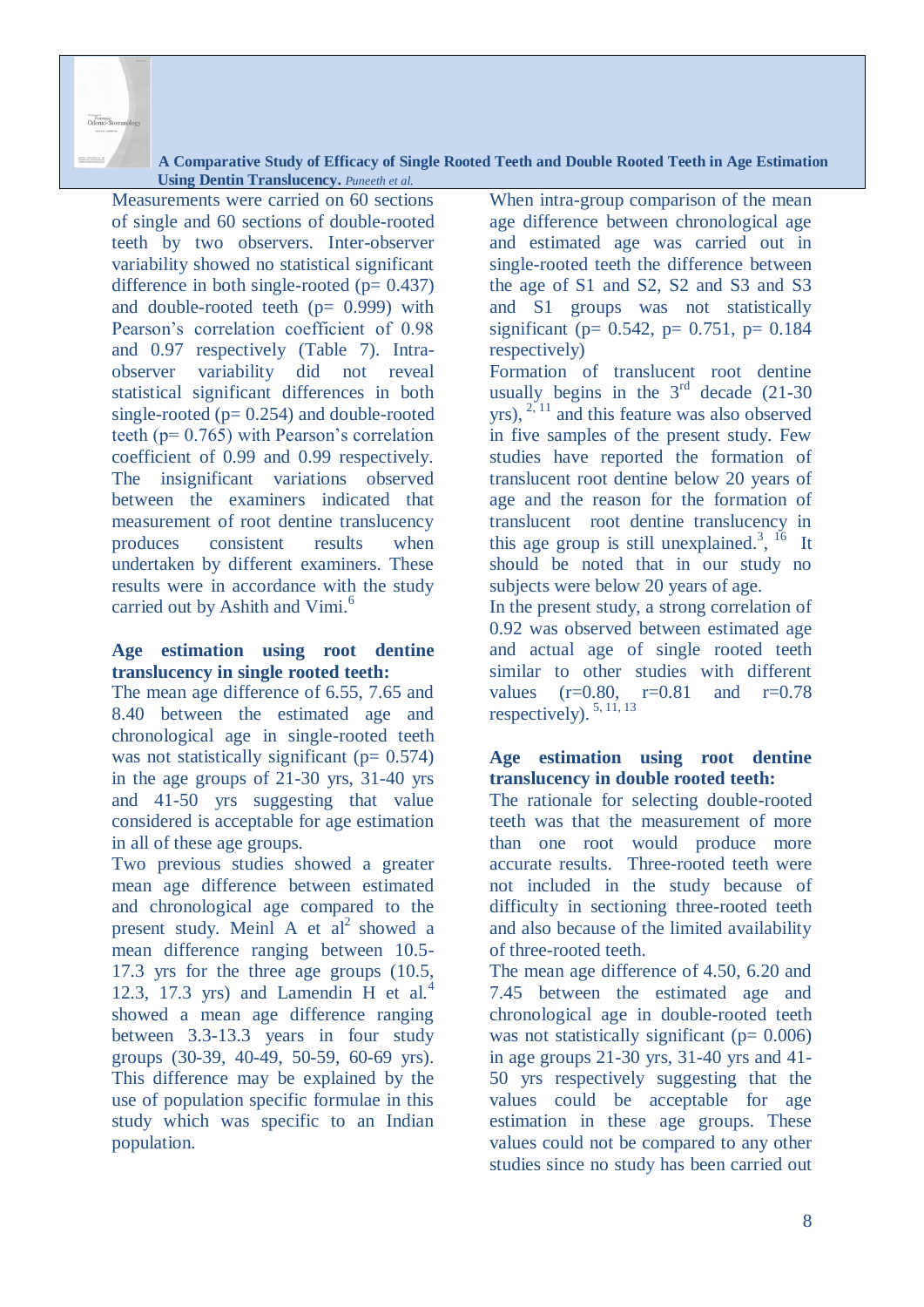

in double rooted teeth in different age groups.

When intra-group comparison of mean age difference was carried out in double-rooted teeth, the mean age difference between the D1 and D2 and D2 and D3 groups was not statistically significant ( $p= 0.144$ ,  $p= 0.244$ respectively), whereas the mean age difference between D3 and D1 was statistically significant ( $p= 0.004$ ). This difference could be as a result of more subjects in group D3 who were more than 45 years of age.

In the present study, a strong correlation of 0.94 was obtained between estimated and actual age of double-rooted age, which was similar to study done by Brkic H et  $a^{\frac{5}{2}}$ 

## **Inter-group comparison of mean age difference between single and doublerooted teeth:**

In the present study comparison of the overall mean age difference of singlerooted teeth with that of double-rooted teeth demonstrated that there was no statistically significant difference (p=0.012) with a mean and standard error 7.53 $\pm$ 2.4, 6.05 $\pm$ 1.4 respectively. This implies that both types of teeth i.e. single and double-rooted teeth can be used for purposes of age estimation. However double-rooted teeth showed less mean age difference when compared with singlerooted teeth.

Age wise inter-group comparison of the mean age difference between single-rooted teeth and double-rooted teeth demonstrated a statistically significant difference between S1 and D1 (21-30 yrs) ( $p=0.003$ ). An explanation for this difference could be that teeth in this age group showed minimal or no formation of root dentine translucency. Additionally this difference could be attributed to the age distribution of subjects in the groups S1 and D1. Only 4 subjects in group S1 were more than 25 years of age while in group D1 9 subjects were over 25 years of age. It should be noted that the differences between the other groups S2 and D2 (31-40 yrs) and groups S3 and D3 (41-50 yrs) were not statistically significant ( $p= 0.229$ ,  $p= 0.340$ respectively).

The correlation coefficients of estimated age with the actual age using root dentine translucency of single and double-rooted teeth was 0.92 and 0.94 respectively, indicating that both type of teeth can be used for estimating age.

Previous studies have reported a variety of correlation coefficients for the extent of root dentin translucency with age;  $r = 0.73$ (Miles, 1983); r= 0.65-0.83 (Bang and Ramm, 1970); r= 0.86 (Johanson, 1971); r=0.75 (Azaz, 1977); r=0.87 (Vasiliadis et al., 1983) $\}$ <sup>16</sup>.

The results of the present study also fall within these previously published figures i.e.  $r = 0.83$ , with the exception of Chinese and Malays where root dentine translucency did not correlate highly with age. $16$ 

## *FUTURE SCOPE*

Although the formation of root translucent dentine is said to be an age-related change, few studies have reported root translucent dentine to be present in subjects below 20 years of age. The reason for this anomaly is not explained. For this reason the present study did not include subjects below 20 years of age. Further studies including subjects from both the age groups 11-20 yrs and 21-30 yrs should provide an insight into the process involved in the formation of root translucent dentine. The formation of translucent root dentine is also thought to be affected by other factors including sex, type of tooth and dental arch. These